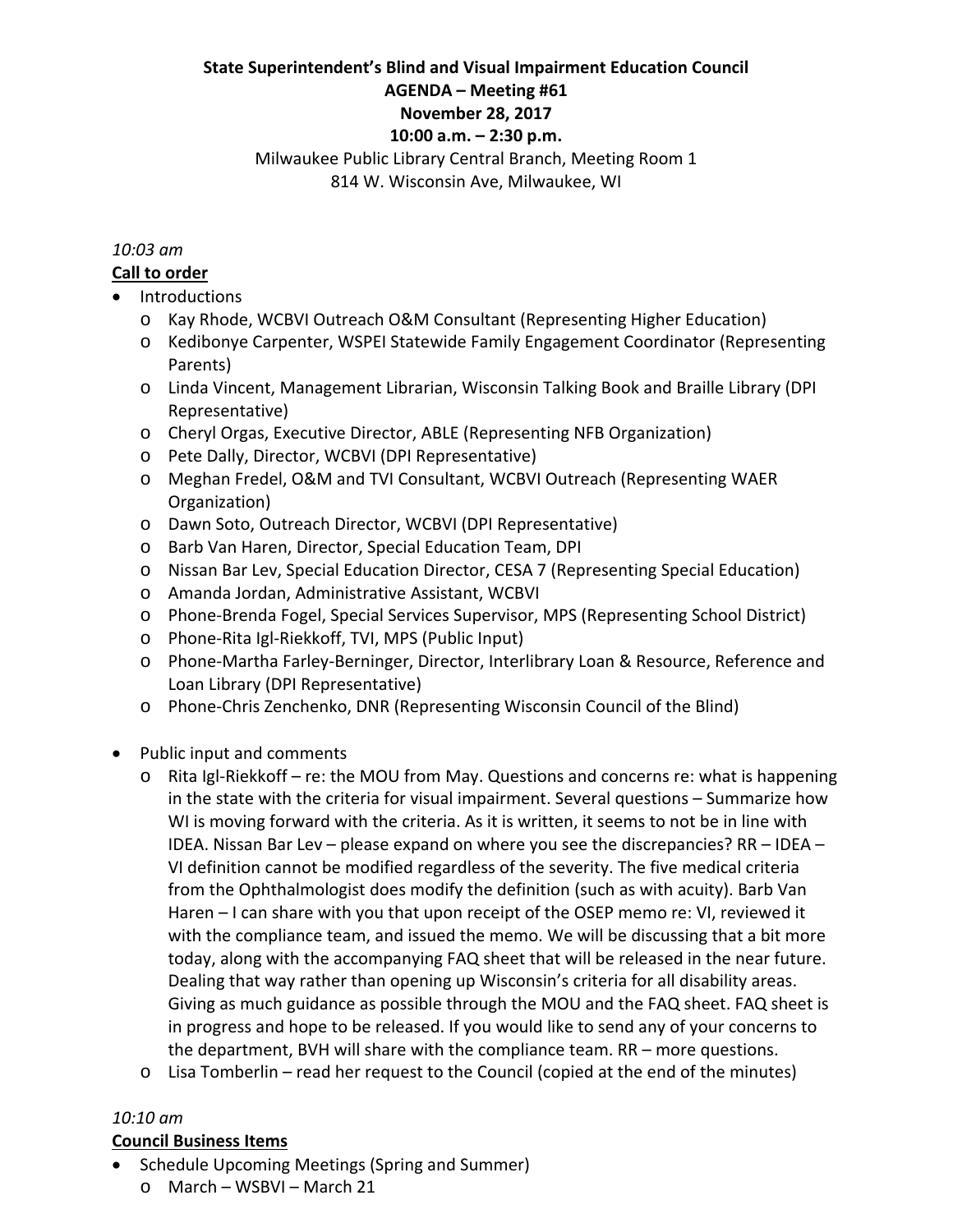- o June Madison June 13
- Discussion re: meeting times Kay Rhode could we look at 2‐6 instead? Perhaps that would work better for the TVIs and Parents. Chris Zenchenko – could work better for the public comment for the end of the meeting instead. Mandy will pose that question to the Council when she sends out the minutes.

#### *10:20 pm*

### Library Updates

- Linda Vincent, Management Librarian, Wisconsin Talking Book and Braille Library
	- $\circ$  New staff members Outreach Librarian Becky Manz has moved to the Bayview Library. New Outreach Librarian is Katie Malloy who just started. She is new to WTBBL. She is learning the systems currently. New Office Assistant James Zolo.
	- o Working with the National Library Service MOCA (MObile CArtridge hub) Testing A prototype that the NLS has where you can download right to the device. Just started testing this.
- Martha Farley Berninger, Director, DPI Resources for Libraries and Lifelong Learning
	- o New Contract Specialist Jeff Jones (who is currently at WCBVI) starting next week. New Operations Program Associate started yesterday – Amanda Urbancic. Will be sending out Newsline subscriber packets.
- Cheryl Orgas Braille Challenge in Milwaukee hosted by ABLE and Vision Forward
- CO and LV Braille Games in March again this year with the Milwaukee Public Museum. All are welcome with this amazing opportunity. All students receive a book. Last year the book was tactile butterfly linked with the butterfly exhibit. Try to have theme around subject areas for students who are blind or visually impaired to build a knowledge base for subjects that their sighted peers are familiar with.

#### *10:25 am*

#### DPI and WCBVI Updates

- Barb Van Haren, Director, DPI Special Education Team
	- o Federal Update US Department of SE and OSEP have announced the new assistant secretary Johnny Collett. Former KY State Director of SE. Then SE Liaison to CCSSO. Very pleased with this appointment.
	- o Regulatory reform taskform looking at repealing, replacing or modifying any outdated regulations, etc. 72 documents were rescinded through this regulatory reform act. There is an accompanying document for each area and why they were rescindend. All the items were either outdated, had been replaced by new guidance, had outlived their purpose. These did not have an impact on the field. There is a second round of regulatory reform that we need to be very aware of, that is currently being gone through. We will be paying attention.
	- o WI had to submit a plan under ESSA, submitted September 18 and should hear back regarding plan approval this month. One of the ESSA impacts is the 1% Cap – only 1% of students in a particular subject area may take the Alternate Assessment (DLM) otherwise must submit a waiver request. Wisconsin is just over the 1% cap traditionally and anticipated. Around 1.2% take DLM. As part of this law DPI must notify each LEA that exceeds the 1% (which is approximately half of LEAs) and ask them to review those students who are designated for the Alternate Assessment to be sure they meet the ESSA requirments. Then the district verifies to DPI that they have designated Alternate Assessment properly through an IEP meeting and process.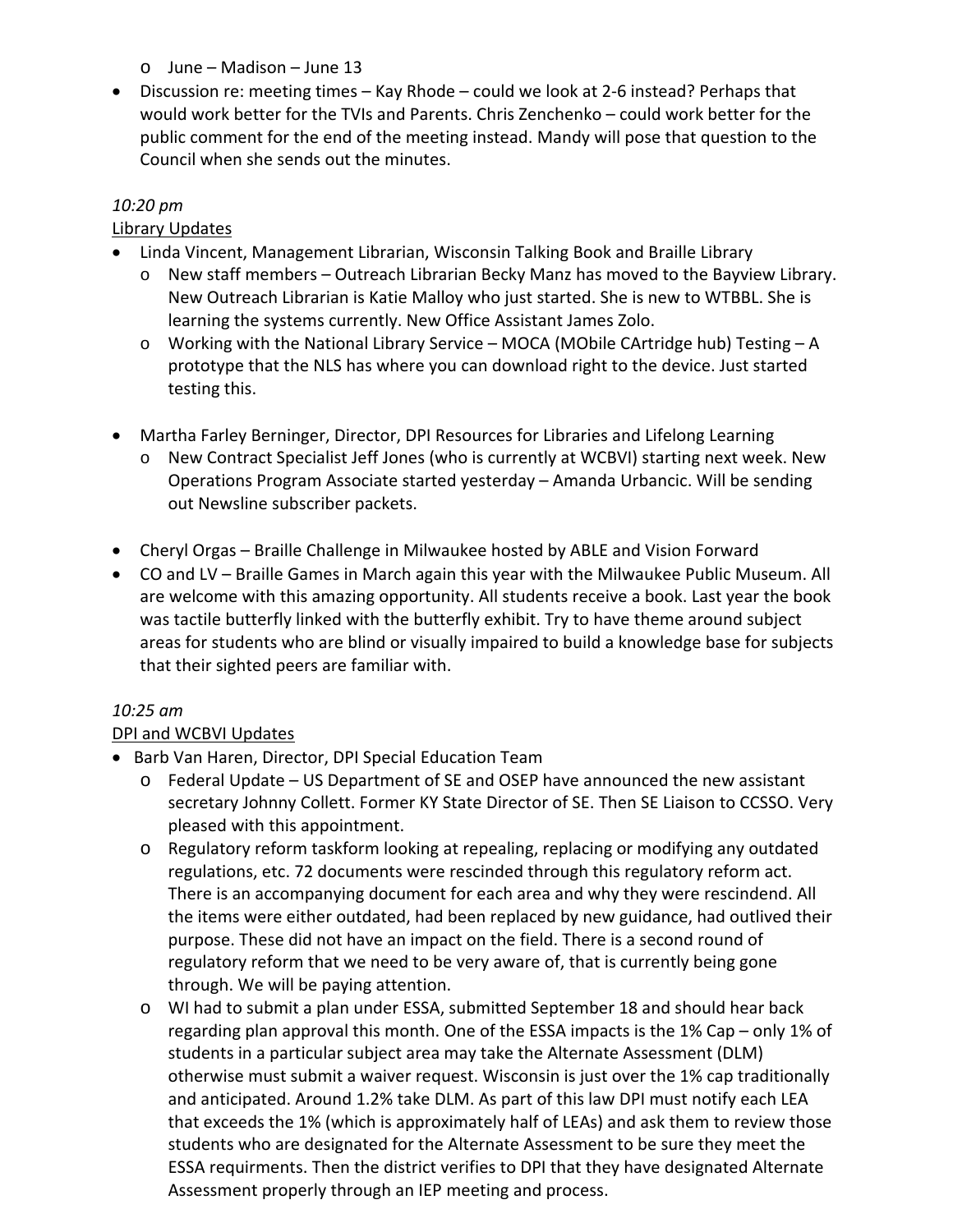- o Staffing updates Lee Sappola, Office Operations Associate. Also announcing an new ID consultant and a new Data Analyst/Evaluation Consultant this week.
- o Encourage everyone to take a look at two areas on the website CCR IEPs and Co‐ teaching areas have both been updated. CCR IEP site has a new bookmark, so please update any bookmarks for those. https://dpi.wi.gov/sped/college-and-career-ready-ieps
- o Cheryl Orgas In terms of the waiver is there some subtle pressure for teams to not ask for the Alternative Assessment due to those limits? BVH – we have always had the 1% limit in the law, so that isn't new. In the past, we could only *count* 1%, and now it is 1% *participation*. It is an IEP team decision, so there isn't pressure to alter the decisions. Just need to assure that the students who are participating are those with the most significant cognitive disabiliies (using an alternate curriculum, etc). Helping the IEP team make the right decision. There is no penalty for the school districts, the state answers for the 1%, but our role is to assist the districts in making those decisions properly. NBL – the CCR IEP assists the teams, requires specification and helps the teams to be sure to meet the prescribed guidelines.
- o Adding an Assistant Director position fourth position Designated for School Improvement. We are in the process of identifying districts needing the most intensive supports to increase outcomes (SE and Title 1). Part of the role of this position will be to assist that improvement work. Also has an element of assisting the two state schools as a DPI liaison to the schools to help DPI be more responsive to the schools. An opportunity to drill down more to the school level in providing assistance. Also made a concerted effort to reach out to AWSA in providing support.
- $\circ$  NBL CCR IEPs There is a segment that I am hopeful will lead to better relations between staff and parents. Family Engagement, as a new item – Read from a consultant at an electronic IEP company – "For the goal on attention, the parents will play board games, and student will practice listening and repeat back instructions...Parents involved in recording with written documentation…Teacher will monitor and support progress…" When parents are connected to learning, kids do better. https://dpi.wi.gov/sped/ccr-iep-family-community-engagement
- Peter Dally, Director, Wisconsin Center for the Blind and Visually Impaired
	- o WSBVI Principal, Susan Tucker, began at the end of October. She comes from the Racine School District, and has also worked in Kenosha and Lakeview School. 9 years experience as an SE Director, Principal, Diagnostician. Brings a good set of skills. She has already made serious inroads into building relationships with students and staff. Driven to succeed, while studying the systems before making changes.
	- o Goalball teams The men's team took first. The women sixth. A very tough division, and with new players. Have an extracurricular juggernaut at the school. Do not underestimate the power these programs have for our students with visual impairments. Important outside the direct sporting activity, in increasing their interest and care in community, schoolwork, etc. A big part of the achievement measures that students can use to push themselves. Forensics and Swim upcoming, and anticipate continuing their success from the previous years. CZ – recalling visiting the other schools, observing difference in school cultures, meeting other students with visual impairments. It was important.
	- o Meghan Fredel, new hire in Outreach as O&M and VI Consultant working in Short course, etc. No bounds to her energy and intelligence, and is a great person to have on the team.
	- o WISE Data State Reporting Snapshot December 5 At WSBVI have transitioned to Infinite Campus SIS. A very arduous task in trainign staff, but also in the integration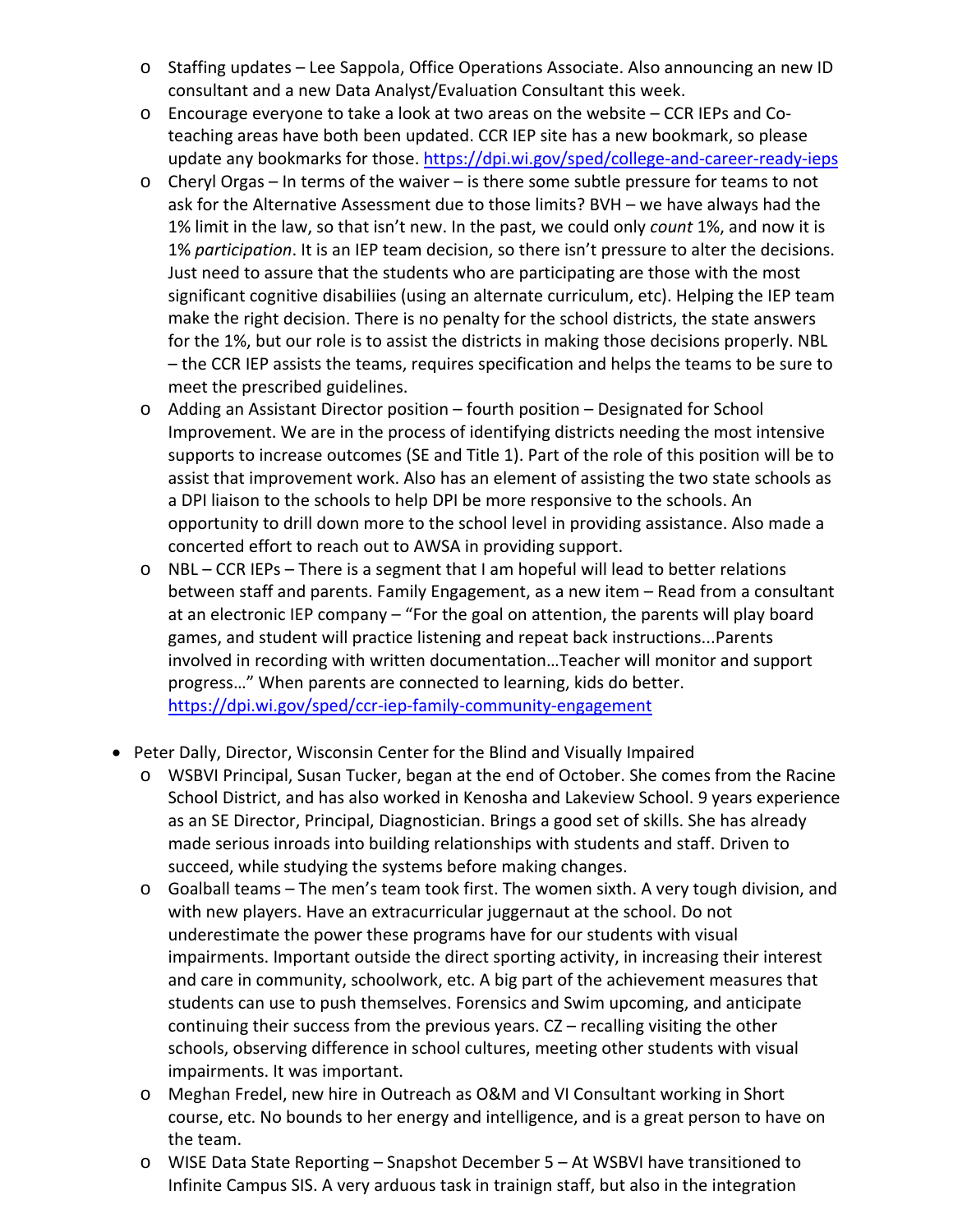between IC and Wise Data. Immense challenges in working between the systems at WSBVI and with School Districts. A lot of manual data reporting corrections.

o APH FERPA Update – Announcement made at the APH/COSB Convention in October – learned the last day that FERPA releases are required from parents in order for districts to report students on the APH Census. Sent notice to field on October 23 in BVH's weekly email. Mailing was sent to all districts in late October. Short timeframe for us to get the word out and for districts to obtain the signatures. NBL – how is this conceptually different than AEM? Dawn Soto – some of the other AEM sources have their own set of paperwork. NBL – A student who has an identified VI, the teacher can register them. CO – the resources are different. Braille materials, accessibility tools, etc. NBL – why this change this year? PD – APH received some guidance from OSEP which they passed along to the states.  $MJ -$  explained deadlines.  $CZ - a$  couple very troubling things about this. An awful lot of parents will likely disregard or ignore due to the paranoia surrounding PII. Concerned that the letter isn't specific enough regarding the implications for each specific child, and seems more related to students in general. MJ – read the sentence related to "your child". MPS – each TVI is doing personal contact with their case load in order to explain. WCBVI can be a resource for answering parent questions. MPS is utilizing social works to reach some families as well. BVH – will send a couple more updates that include info on this as well. KR – How will we know to do new forms when they move? MJ – will be on the website, keep it in their minds, APH resource page on WCBVI site. DS – Outreach being a resource. MJ – Outreach sending out as part of the SIS process as well. PD – direct contacts may need to be made like MPS is doing. Encourage in the weekly update to make that direct contact to explain to families. NBL – important to keep in the realm of resources for your student. KR – making sure the parents are aware of the resources your student receives. Kedibonye Carpenter – make it personal to each parent. PD – to keep it in perspective, in speaking to other State School Directors, we are in the lead pack in getting the word out to the field. KR – a pamphlet of what APH materials can provide. NBL – collect some data as to why some parents refuse. DS – having been a TVI, the history of the funds and why they are available is interesting. A lot of parents are familiar with the items, but may not realize they are APH items, and understand the whole process and history. KR – perhaps when we send the family packet it the fall. CO – when the parents understand they will be supportive. Understanding the intense effort required on the part of TVIs and Administrators. NBL – the level of trust the teachers have with parents, and the responsibilty on the shoulder of the teachers. CZ – Be careful to do, if possible, once the final data has been submitted, it would be wise to do a discrepancy check to see how many students are no longer included. So we have an idea of the financial impact. MJ - I do include those reasons in the deletion. CZ – would like those numbers for the next meeting. DS – Having been a TVI and knowing the short timeline of the turnaround for this requirement, the process has been so quick in order to do a complete second mailing personalized for each school district and student was amazing. PD – a Herculean effort, with swift action on all levels. This must be done, so important to have access to these resources for these students. NBL – can certainly see why it is confusing. Parents not understanding the relation between access and funding in relation to the signature. PD – Less formal mailing perhaps describing how it effects the child, specifically for the parents. KR – perhaps with a picture of the products? NBL – What parent advocacy groups seek – informed consent. What is it – by not signing this I reduce the funding source available to the district for my child to access this material. The way it is written right now is not clear, especially as a new item. BVH – unfortunately didn't have the luxury of forcasting this. The less formal letter could be attached to a weekly email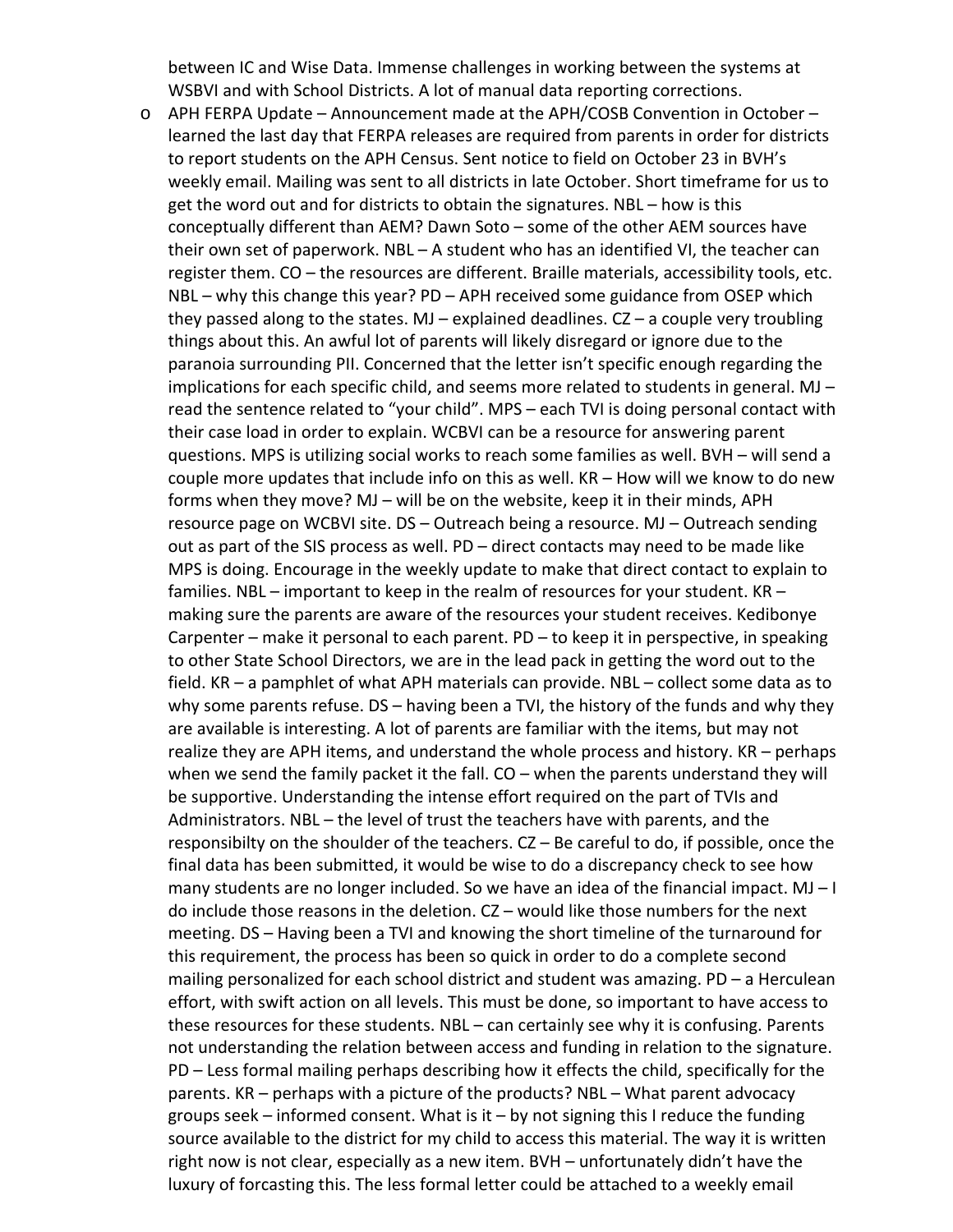reminder as a resource for districts to use, rather than an entirely separate mailing. DS – making it more understandable for families. MF – when I was teaching, I didn't spend a lot of time talking to my families about APH Quota funds. They don't know the details of how their student receives the materials. DS – comes down to DSE and Vision professionals working together to create their systems as we move forward beyond this initial year. NBL – will contact director of WCASS to share a message with the DSEs. Will have a phone conference with VI staff. KC – session at IEP to explain the importance of the APH Census.

#### *12:00 pm*

## WCBVI Outreach Updates

- Dawn Soto, Director, WCBVI Outreach
	- o Meghan Fredel WCBVI Outreach Dual Licensure Consultant, TVI, O&M Specialist. Broad array of talents, contributing to Short Courses, assisting with Outreach Work Groups. Vast array of technology knowledge and savvy. Working on assisting with the streamlining of Outreach services, and very helpful with working on activities. Meghan Fredel – it has been fun, thank you!
	- o Working on the Assistive Technology position description. Working on inventory of AT items.
	- o Holly Adams, Office Operation Associate, left last week. Will be looking to hire as soon as possible. Have been working on sharing her tasks, and phone calls/emails will go to Dawn.
	- o Thursday, December 7 Family Resource Night in Madison. Dave Hyde hosts this free event for families and children. Help parents advocate for their child and brings resources regarding specific topics.
	- o Braille Challenge/Olympics February 15‐16. Regional testing for the Braille Challenge. Rich history of Wisconsin students qualifying for the National Braille Challenge. Testing and Braille Games and activities.
	- o Upcoming Short Courses Winter Weekends MF assisting Karly Clenney. Students coming to Janesville for the weekend for activities surrounding ECC. Holiday Light Show at Rotary Garden, DLS activities. Another Winter Weekend located in northern Wisconsin, looking for 7 participants. Looking to reach out to other parts of the state. Late winter offering two Care and Feeding of Me sessions (one for boys, and one for girls.) KR – when I travelled in the state, heard from around the state wanting to be included in programming closer. Working with teachers up north on activities. Karly also working in the Green Bay area with a group on an offering.
	- o DS it is exciting to be listening to the needs of the stakeholders, and teaming with the vision professionals on these programs. KC – WISPEI would be happy to provide support as well.
	- o Preschool Conference March 9 and 10 speakers a Lilli Nielsen trainer principles of waiting and letting the students with visual impairments be active learners.
	- o Working on Outreach Service Request process streamlining, a bit more seamless, with the goal of getting back to those requesting service within 48 hours. DS contacting the LEA SED as reinforcement, and building relationships. Connecting with administrators so they understand the services their students will be receiving.
	- o Outreach weekly updates to address issues in the field, similar to the udpates that Barb Van Haren sends out to SEDs, and sharing some items from her updates to the field. Also vice versa, sharing some TVI updates in Barb's weekly updates to SEDs. Hoping to have everyone on the same page about these topics. Encouraging those in the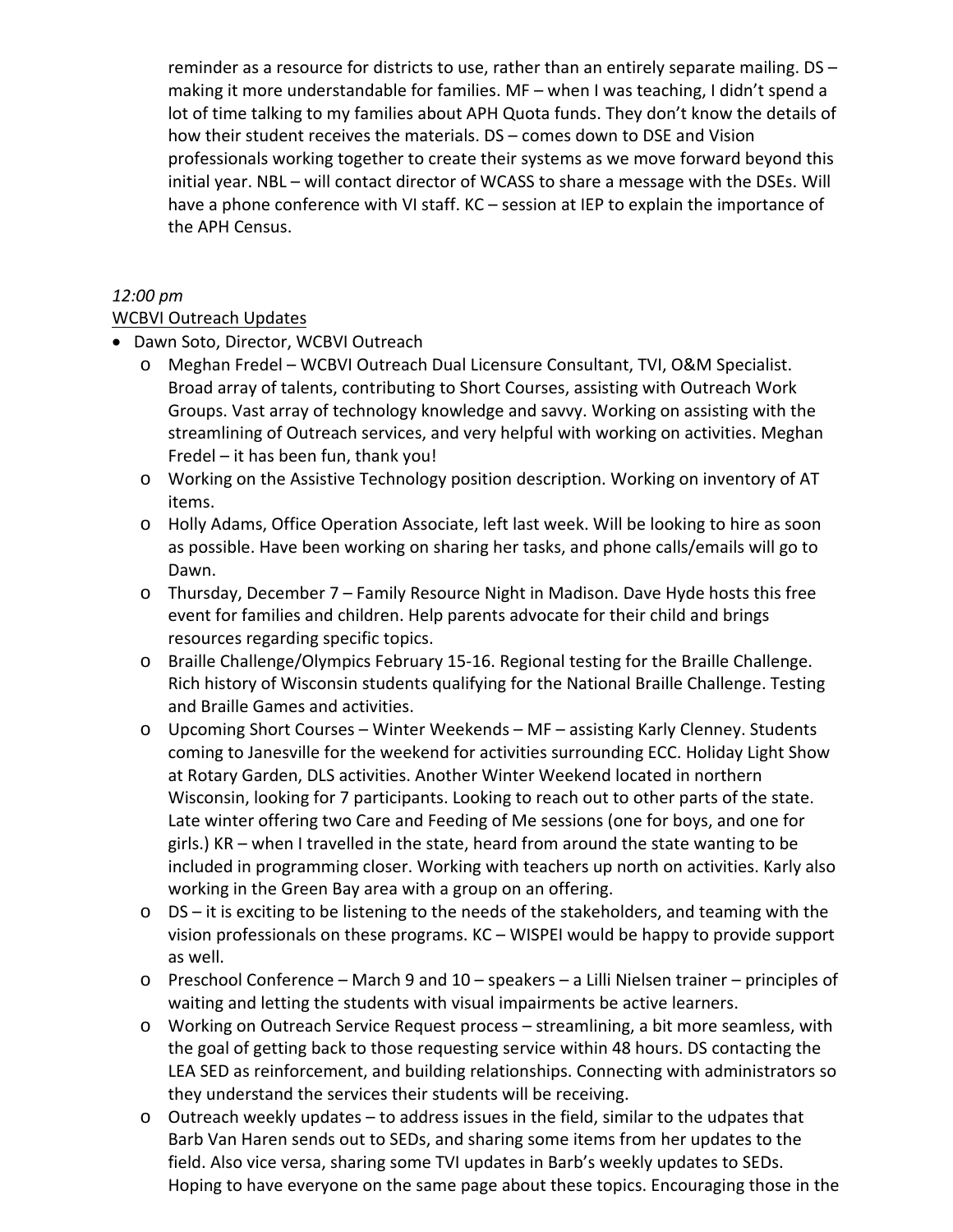field to email Dawn or an Outreach Team member with questions/concerns, and they can be addressed in the updates.

- o Attended APH/COSB Convention in October. It was very helpful to meet other professionals from schools for the blind and APH. Had a session with AER, AFB and APH presenting their strategic plans. CO – anything that can be shared in regards to changes? MF - as part of WAER, in a nutshell it seems like they will be trying to connect chapters more, having states be part of divisions. Develop a guidance document for chapters. DS – APH working within the marketplace on products and ideas. Looking at Mission Statements. Felt humbled to be from Wisconsin, home of Bill English, as part of the historical institution of APH and the field. Great historical legacy in Wisconsin.
- o MOU briefly discussed at the Fall Vision PST meeting. Have encouraged administrators who have questions give her a call to discuss. Understand the eligibilty and referral process – teams must assess, and the importantance of the Functional Vision Assessments. Alisha Ragainis can support teams doing these assessments, and can do trainings for teams. She is available to consult with TVIs and team with them and help to train them in some of the aspects of assessment they are not as familiar with. Encouraging professionals to reach out and make contact. The guidance allows that the IEP team and vision professionals – look at very closely any adverse effects in the childs functional vision. We can't limit that the child would/would not be found to be visually impaired. We are looking for guidance, in the form of the Fact Sheet/FAQ being developed, to understand aspects and strategies and implications of a visual impairment (be it Convergence Insufficuency or other VI areas) and where to look for supports. The VP assist the team with the knowledge and trianing they have to address functional classroom concerns. The IEM team determines from there what the child needs. The FAQ document is forthcoming. NBL – how is it diferent from Present Levels? DS – have heard from the field that there may be some that may not feel qualified for vision services – guidance to the team to look across all aspects. Doesn't limit based on a specific condition. CO – does it open this up more (in relation to CI). DS – it gives more power to the team to look at conditions. VP don't provide vision therapy. We can't limit the WHY – we address what their needs are in the classroom, regardless of the causation.  $CO -$  So is CI allowed?  $DS -$  comes down to what the childs visual functioning is, focusing on the visual assessment piece. Looks at strategies and resources for the student in the classroom. NBL – not sure it will result in a significant increase of students qualifying. KR – have heard the teachers say they feel that doing the FVA will have the biggest impact. VP probably won't do that many more minutes, but it will provide more documentation than only an Ocular report as the gateway for receiving services. DS – the guidance in the memo directs the teams to not limit. NBL – will that result in changing the checklist?  $KR - of$  those five qualifying criteria, choose other.  $DS -$  many teams are choosing other. NBL – Looking at the criteria, there are three sections. Is any of the wording going to change to allow for the new guidance? DS – not at this point. Allows the team to choose other and specify the student is exhibiting functional difficulties. MF – have discussed with other VP, regarding permanent/irremediable, we don't know if it is or not. An interesting point, in that if something does change, evaluation should be done again. KR – every section does say explain/reference findings. NBL – otherwise if I were a teacher, and I hear there is new info/criteria, I would want a prompt for this new guidance. DS – these things are sometimes subject to interpretation by the field. Encourage teams to be very specific in the documentation included on that form with everything known. Giving the team more power to look at the "adversely effects" – look at the child and whether or not they have any difficulties in the classroom. That needs to be the focus. PD – the Fact Sheets that will be released will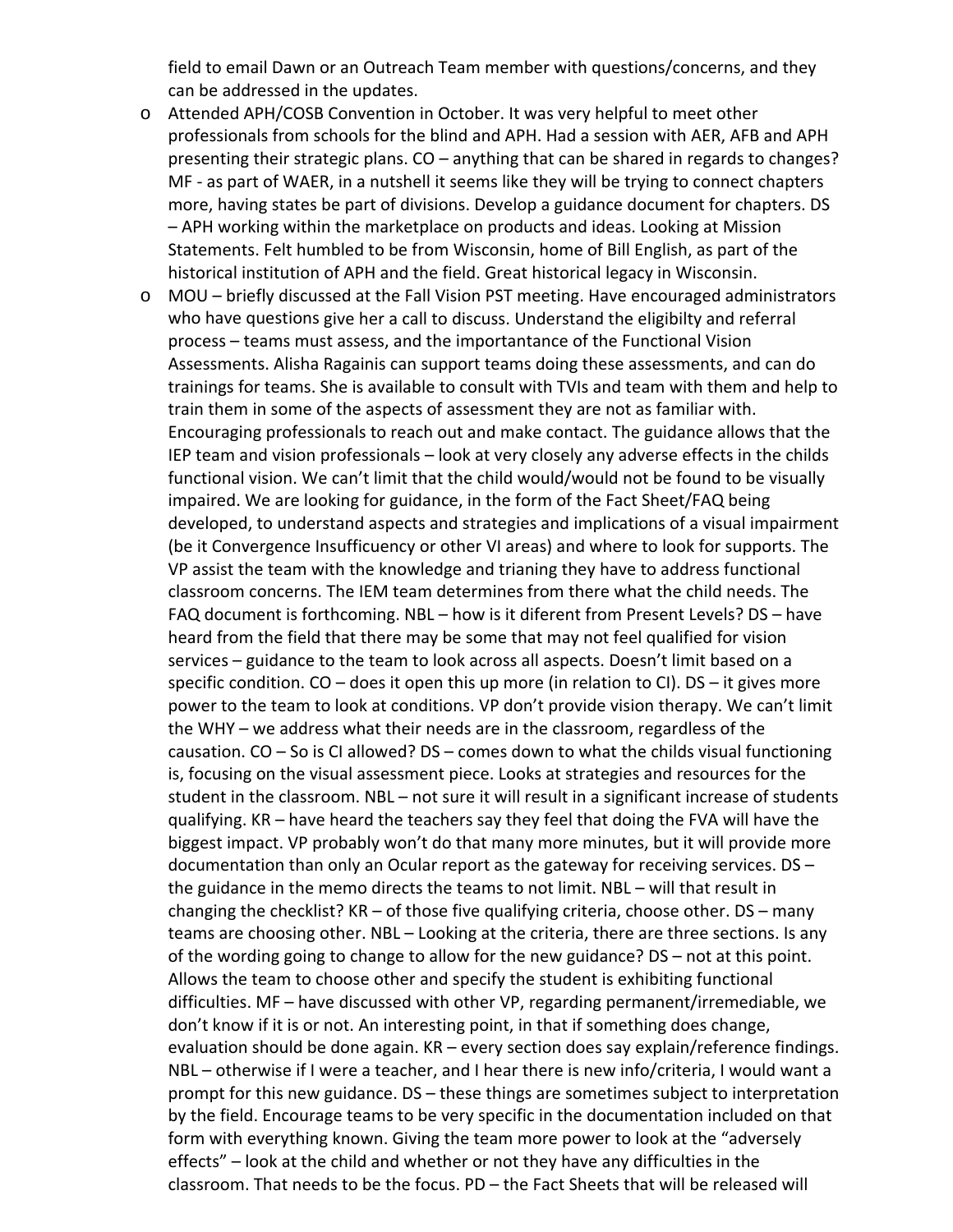provide that explanation bridge/prompt for the IEP Teams. DS – giving power to VP to address functional difficulties, and further understand the aspects of ways a team can receive assistance. NBL – suggesting changes to the "other"section.

o Request for student to serve in a Short Course as a Student Mentor, who with his own career planning is interested in being a VP. Having this student participate this weekend. Excited about the potential for students doing this in their ACP.

## *12:45 pm*

#### AEM and UDL/Visual Impairment

- NBL response from Cynthia Curry, Co-Director of AEM, clarifying the confusion between the SLD definition from Library of Congress. An IEP team that determines a child has a SLD, can determine that the student may receive AEM.
- DPI has made a concerted effort over the last few years to address this. A large conference held on UDL. Want to make sure this information is made available to WSBVI staff and other VP. Strategies that are advantageous to use. Two national presenters.
- MF Spoke with Jayne Bischoff, and she is a wealth of information, a good resource.
- NBL DPI has funded 20 districts to plant the seed of UDL in a classroom. Then the teachers in the district take up the mantle as well.

*Webinar from Perkins on UDL & visual impairments – Dr. Liz Hartmann, Assistant Professor of Education and teacher for the Visually Impaired: http://www.perkinselearning.org/videos/webcast/universal‐design‐learning Video: https://www.youtube.com/watch?v=pnXl‐mzwjmU From UDL Center:http://www.udlcenter.org/implementation/examples/examples1\_3 WordPress blog: https://teachvisimpstudents.wordpress.com/udl/ College Guide:http://www.bestcolleges.com/resources/college‐planning‐with‐visual‐impairments/ AEM: http://aem.cast.org/search/Page+Type/aem\_x003a\_publicationdocument/Tag/udl?query=udl&sortby=date*

## 12:50 Family Resources

Kedibonye Carpenter

 FACETS Family Engagement IEP Pamphlet. Suggest to have in the Outreach mailing packet. A very nice resource. MF – where can we locate that? KC – Contact FACETS. http://www.wifacets.org/

## 12:55 Technology Note

Chris Zenchenko

 Had a hands‐on with the Victor Trekker last week. Small, nice functionality. Sold out and backordered through January. Works well in buildings which is an increased functionality. Issues with the GPS in a moving vehicle regarding locking on to a satellite. This will likely be improved. Combination of navigation, and books, podcasts, etc. The function buttons apply to using all commands. CO – Julie Hapeman has been part of the testing group. http://store.humanware.com/asia/victor‐reader‐trek‐talking‐book‐player‐gps.html